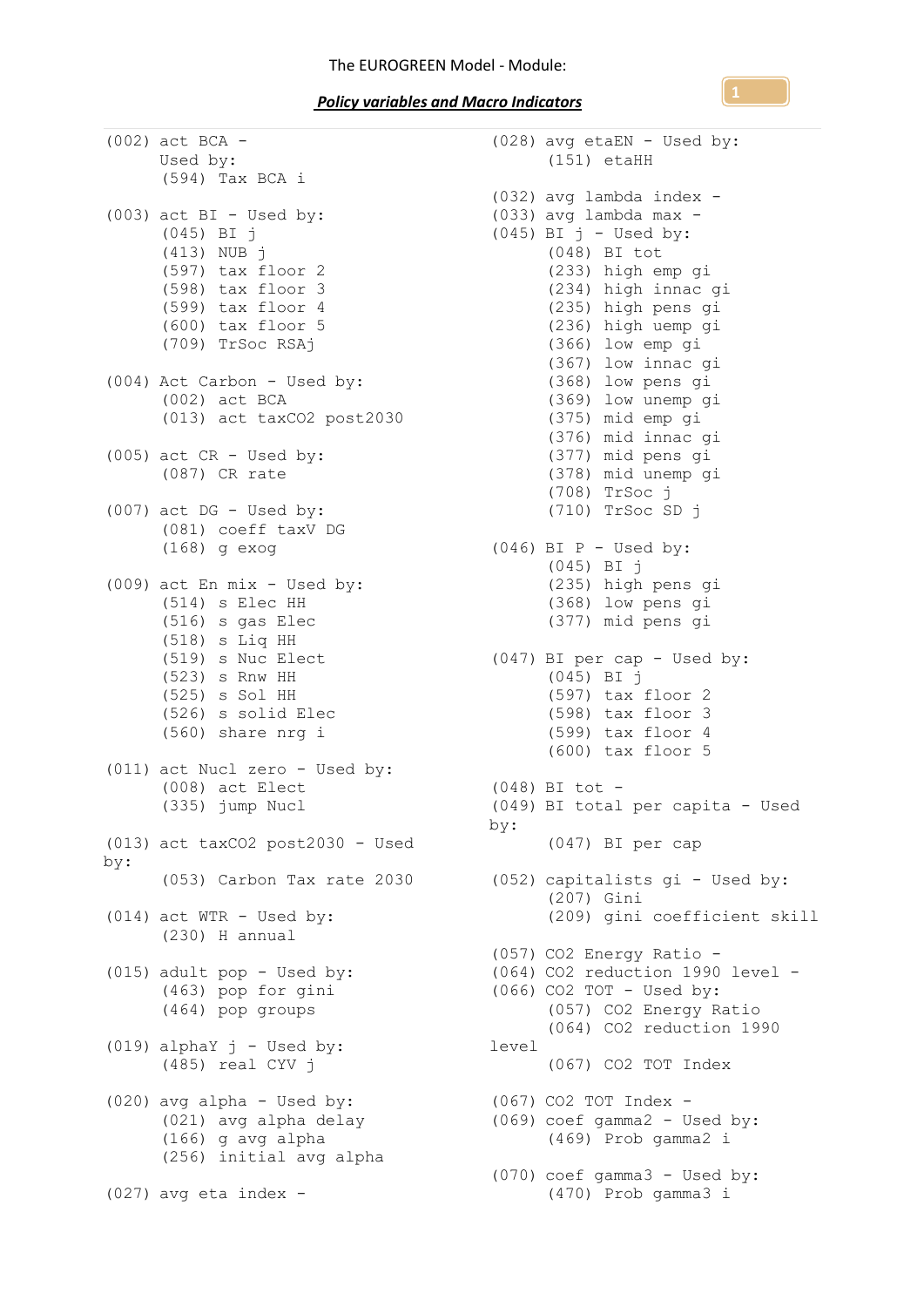(071) coef gamma4 - Used by: (207) Gini - Used by: (184) gamma4 (081) coeff taxV DG - Used by: gini (635) taxV rate (087) CR rate - Used by: (019) alphaY j (088) CR yearly - Used by: (087) CR rate (089) cumulative lorenz - Used by: (226) GPB j - Used by: (208) GINI Coeff (108) Deficit/GDP - (134) En Eff Index  $-$ (160) for gini ordered - Used by: (089) cumulative lorenz  $(168)$  g exog - Used by: (489) real Exp i (169) g EXP exog rate - Used by: (168) g exog (181) gamma2 threshold - Used by: (069) coef gamma2 (183) gamma3 threshold - Used by: (070) coef gamma3 (185) gamma4 threshold - Used by: (071) coef gamma4  $(191)$  GDP growth -(193) GDP per capita growth real - (194) GDP perCap nom - Used by: (455) per capita GDP index (195) GDP perCap real - Used by: (196) GDP perCap real delay (193) GDP per capita growth real (456) per capita GDP index real (457) Per capita GDP real index  $(200)$  GF i - Used by: (408) NF i (632) TaxF i (633) taxF rate i (206) GFinY Kap - Used by: (052) capitalists gi (730) VD Kap

(251) individual income (563) share of income for (696) total income (208) GINI Coeff - (209) gini coefficient skill - (210) gini skill - Used by: (209) gini coefficient skill (211) gini skill per capta - (218) Gov CTr (235) high pens gi (368) low pens gi (377) mid pens gi (411) NPB j (611) TaxA Pj (629) TaxD613 Pj (705) TrB j  $(227)$  GUB  $j$  - Used by: (218) Gov CTr (236) high uemp gi (369) low unemp gi (378) mid unemp gi (413) NUB j (475) PUBLIC EX TRANS UB (614) TaxA Uj (631) TaxD613 Uj (705) TrB j (228) GWB Eji - Used by: (229) GWB Eji delay (219) Gov CW (233) high emp gi (249) income P j (346) LabC i (348) labour share (366) low emp gi (375) mid emp gi (414) NWB Ej (555) share GWB Ej (562) share of GWB j (603) Tax Lab i (609) TaxA Eji (627) TaxD613 Eji (671) Tot GWB E (714) UB j  $(232)$  h week - Used by: (014) act WTR (233) high emp gi - Used by: (207) Gini (210) gini skill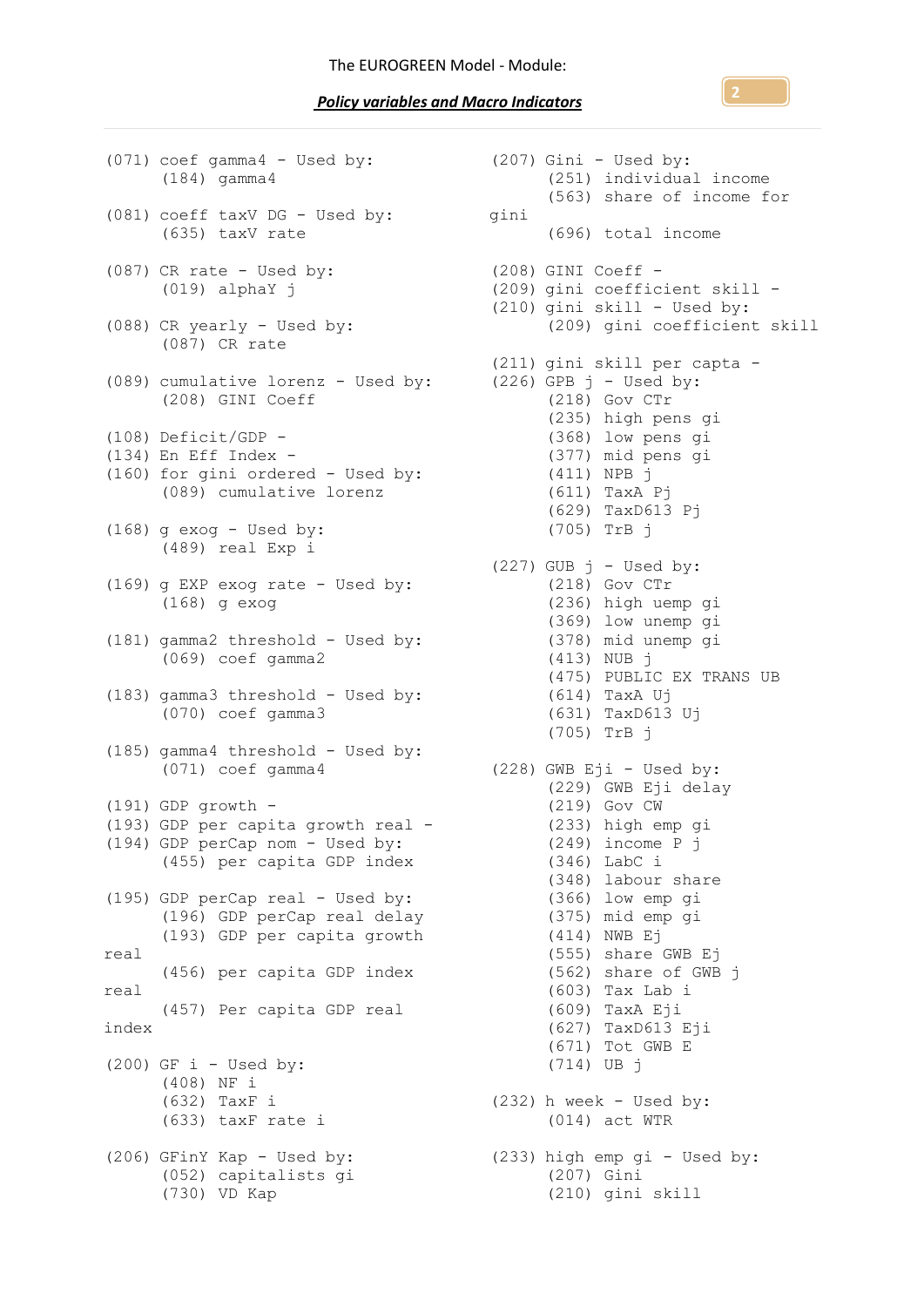(211) gini skill per capta (234) high innac gi - Used by: (207) Gini (210) gini skill (211) gini skill per capta (235) high pens gi - Used by: (207) Gini (210) gini skill (211) gini skill per capta (236) high uemp gi - Used by: (207) Gini (210) gini skill (211) gini skill per capta (248) Income ordered for Gini - Used by: (557) share income for Gini (566) share pop for Gini (251) individual income - Used by: (248) Income ordered for Gini (252) individual income ordered (252) individual income ordered - (315) JG Ej - Used by: (316) JG GWBj (321) JG PubPriv ratio (324) JG share Ej0 (328) JG ZEco (331) JG Zserv (404) N Uj (419) out JG Ej (463) pop for gini (565) SHARE OF JG (691) Tot U (719) Uj (319) JG maxNE - Used by: (241) in JG Ej (323) JG Serv share - Used by: (314) JG Eco share (318) JG Lab Serv (331) JG Zserv  $(326)$  JG wage - Used by: (316) JG GWBj (348) labour share - (366) low emp gi - Used by: (207) Gini (210) gini skill (211) gini skill per capta

(367) low innac gi - Used by: (207) Gini (210) gini skill (211) gini skill per capta (368) low pens gi - Used by: (207) Gini (210) gini skill (211) gini skill per capta (369) low unemp gi - Used by: (207) Gini (210) gini skill (211) gini skill per capta (375) mid emp gi - Used by: (207) Gini (210) gini skill (211) gini skill per capta (376) mid innac gi - Used by: (207) Gini (210) gini skill (211) gini skill per capta (377) mid pens gi - Used by: (207) Gini (210) gini skill (211) gini skill per capta (378) mid unemp gi - Used by: (207) Gini (210) gini skill (211) gini skill per capta (380) MixY E  $j$  - Used by: (233) high emp gi (234) high innac gi (235) high pens gi (236) high uemp gi (366) low emp gi (367) low innac gi (368) low pens gi (369) low unemp gi (375) mid emp gi (376) mid innac gi (377) mid pens gi (378) mid unemp gi (738) YD j (381) MixY Kap - Used by: (052) capitalists gi (748) YVD Kap (393) multip taxV g alpha - Used by: (081) coeff taxV DG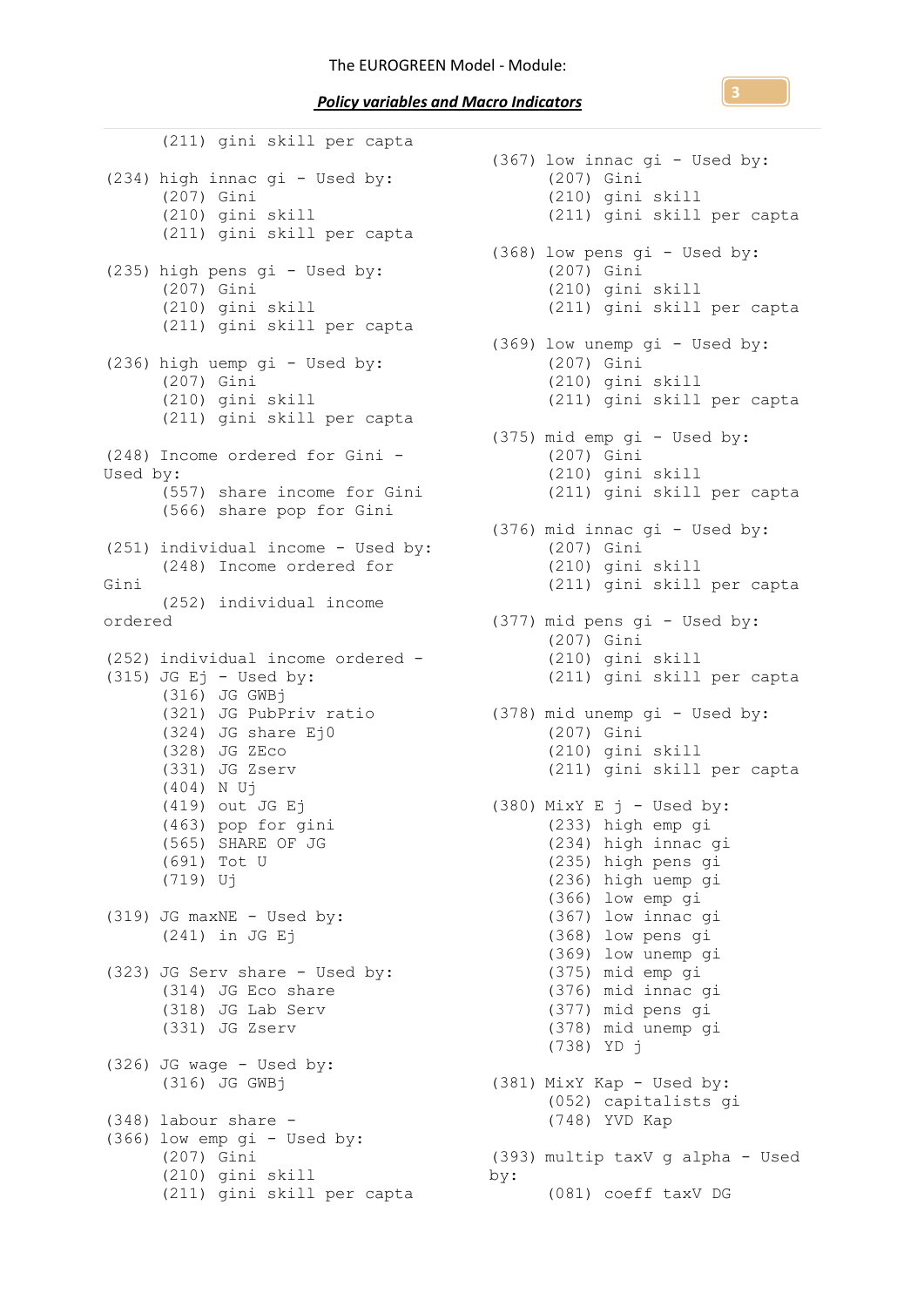(394) N Aj - Used by: (711) TrSoc SD j delay (045) BI j (209) gini coefficient skill  $(400)$  N F<sub>1</sub> (471) prop emp (472) prop innac (473) prop pens (474) prop unemp  $(398)$  N Eji - Used by: (399) N Eji delay (024) avg byNE wageh j (025) avg byNEi Wage ji (098) d NEj delay (175) g NE ji (211) gini skill per capta (463) pop for gini - Used by: (228) GWB Eji (249) income P j (394) N Aj (396) N Ei (397) N Ej (404) N Uj (463) pop for gini (471) prop emp (619) TaxB Eji (693) Tot Wage j (714) UB j  $(401)$  N inA  $j$  - Used by: (211) gini skill per capta (394) N Aj (463) pop for gini (472) prop innac (709) TrSoc RSAj  $(402)$  N Kap - Used by: (401) N inA j (463) pop for gini  $(403)$  N Pj - Used by: (045) BI j (209) gini coefficient skill (211) gini skill per capta (226) GPB j (463) pop for gini (473) prop pens (621) TaxB Pj  $(404)$  N Uj - Used by: (211) gini skill per capta (227) GUB j (394) N Aj (463) pop for gini (474) prop unemp  $(623)$  TaxB U j (709) TrSoc RSAj (475) PUBLIC EX TRANS UB -

(408) NF i - Used by: (339) kappa Fi delay (120) Dvd i (164) FU i (348) labour share (676) Tot NF (455) per capita GDP index - (456) per capita GDP index real - (457) Per capita GDP real index - (458) Pop 0 To 14 - Used by: (015) adult pop (102) deaths 0 to 14 (372) maturation 14 to 15 (678) Tot POP (464) pop groups (566) share pop for Gini (464) pop groups - Used by: (251) individual income (465) POP Index - (466) pop ordered - Used by: (208) GINI Coeff (471) prop emp - Used by: (233) high emp gi (366) low emp gi (375) mid emp gi (472) prop innac - Used by: (234) high innac gi (367) low innac gi (376) mid innac gi (473) prop pens - Used by: (233) high emp gi (234) high innac gi (235) high pens gi (236) high uemp gi (366) low emp gi (367) low innac gi (368) low pens gi (369) low unemp gi (375) mid emp gi (376) mid innac gi (377) mid pens gi (378) mid unemp gi (474) prop unemp - Used by: (236) high uemp gi (369) low unemp gi (378) mid unemp gi

**4**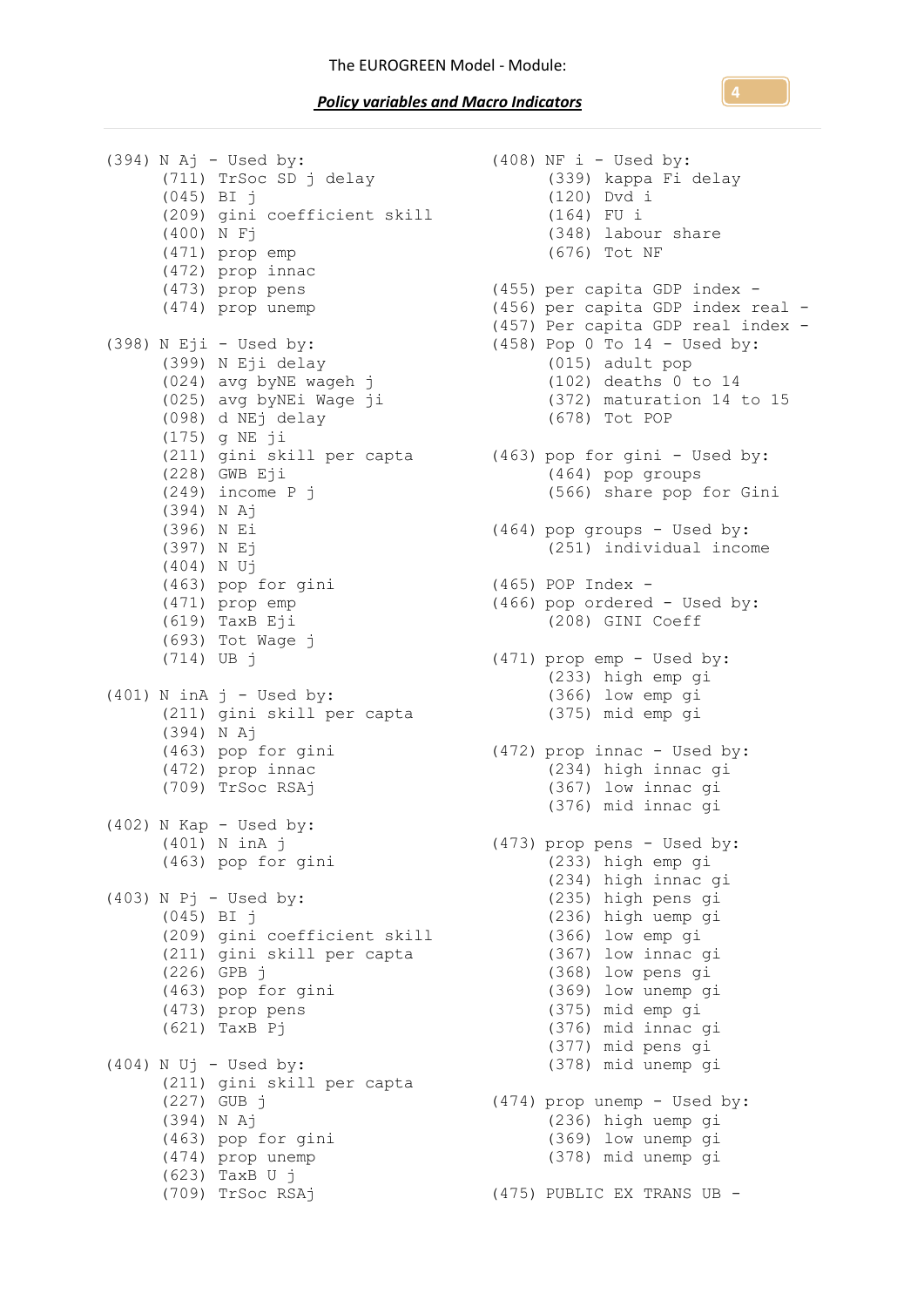(557) share income for Gini - Used by: (160) for gini ordered (674) Tot N E - Used by: (560) share nrg i - Used by: (545) share En nrg i delay (060) CO2 Gas i (063) CO2 Liq i (065) CO2 Sol i (542) share ELG i (550) share FF i (702) TPES nrg (562) share of GWB  $j -$ (563) share of income for gini - (692) Tot U rate - Used by: Used by: (557) share income for Gini (564) share of income ordered (564) share of income ordered - (565) SHARE OF JG - (566) share pop for Gini - Used by: (466) pop ordered (581) sort order for gini - Used by: (252) individual income ordered (564) share of income ordered (635) taxV rate - Used by: (604) Tax V (641) Time BI - Used by: (003) act BI (642) Time CR - Used by: (005) act CR (087) CR rate (643) Time  $EMmix - Used$  by: (009) act En mix (335) jump Nucl (644) time HEFF - Used by: (070) coef gamma3  $(645)$  Time HLP - Used by: (069) coef gamma2 (071) coef gamma4 (646) Time JG - Used by: (010) act JG (649) Time WTR - Used by:

(014) act WTR (565) SHARE OF JG (691) Tot U (678) Tot POP - Used by: (015) adult pop (194) GDP perCap nom (195) GDP perCap real (402) N Kap (465) POP Index (681) Tot real Trade Bal - (722) Unemployment rate-1 (696) total income - Used by: (563) share of income for gini (701) TPES io - Used by: (520) s NUCLEAR TPES (524) s Rnw TPES (571) share TPES energy (689) Tot TPES (707) TrSoc FCj - Used by: (706) TrSoc FC j delay (233) high emp gi (234) high innac gi (236) high uemp gi (366) low emp gi (367) low innac gi (369) low unemp gi (375) mid emp gi (376) mid innac gi (378) mid unemp gi (708) TrSoc j (708) TrSoc j - Used by: (218) Gov CTr (475) PUBLIC EX TRANS UB (705) TrB j (738) YD j (709) TrSoc RSAj - Used by: (236) high uemp gi (369) low unemp gi (378) mid unemp gi (708) TrSoc j (710) TrSoc SD j - Used by: (711) TrSoc SD j delay (233) high emp gi (234) high innac gi (236) high uemp gi (366) low emp gi